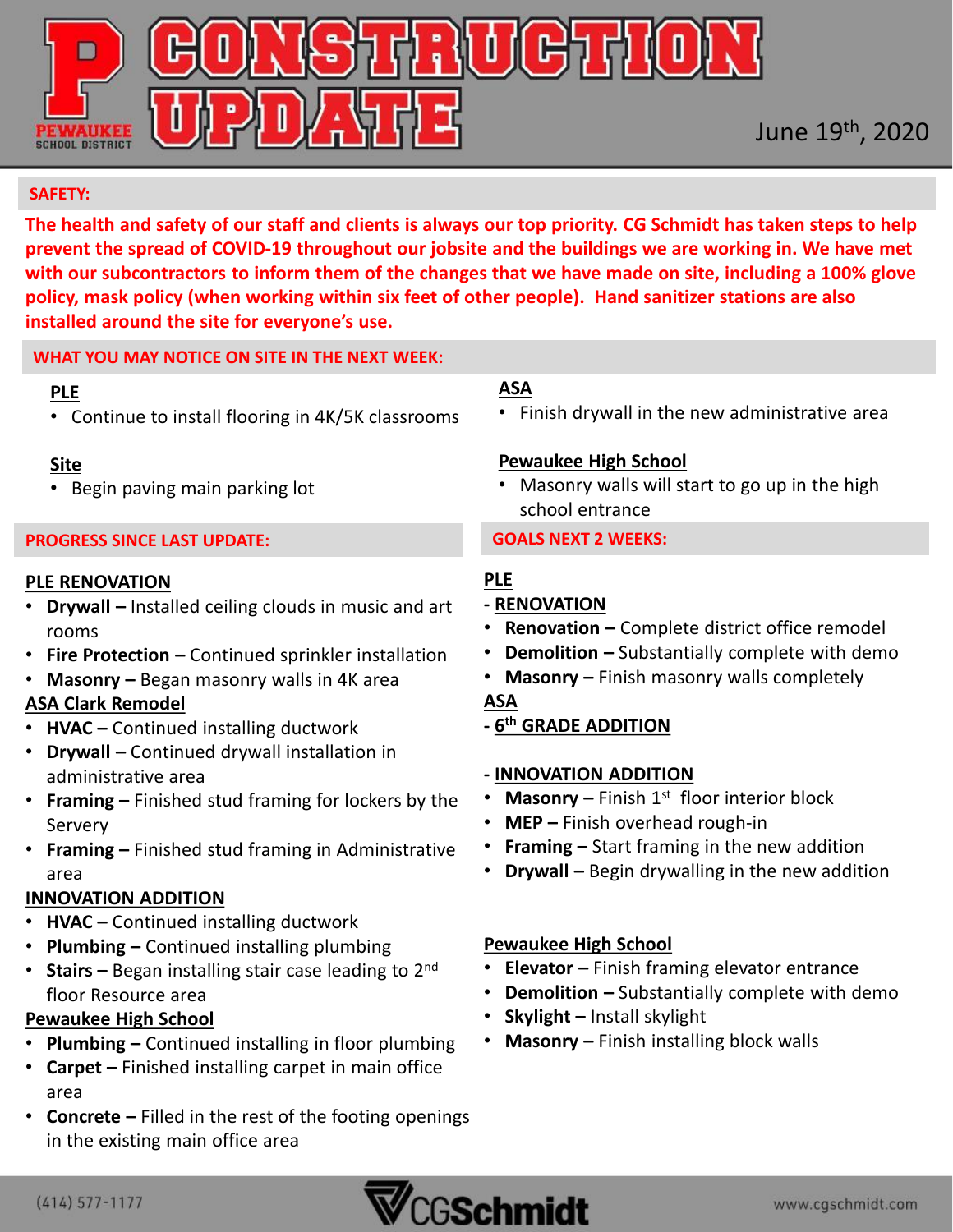

## June 19th, 2020





**PLE Renovation – 5K Room Finished Masonry**





**ASA Addition – First Floor Steam And Art Lab Framing**

**The** ۰